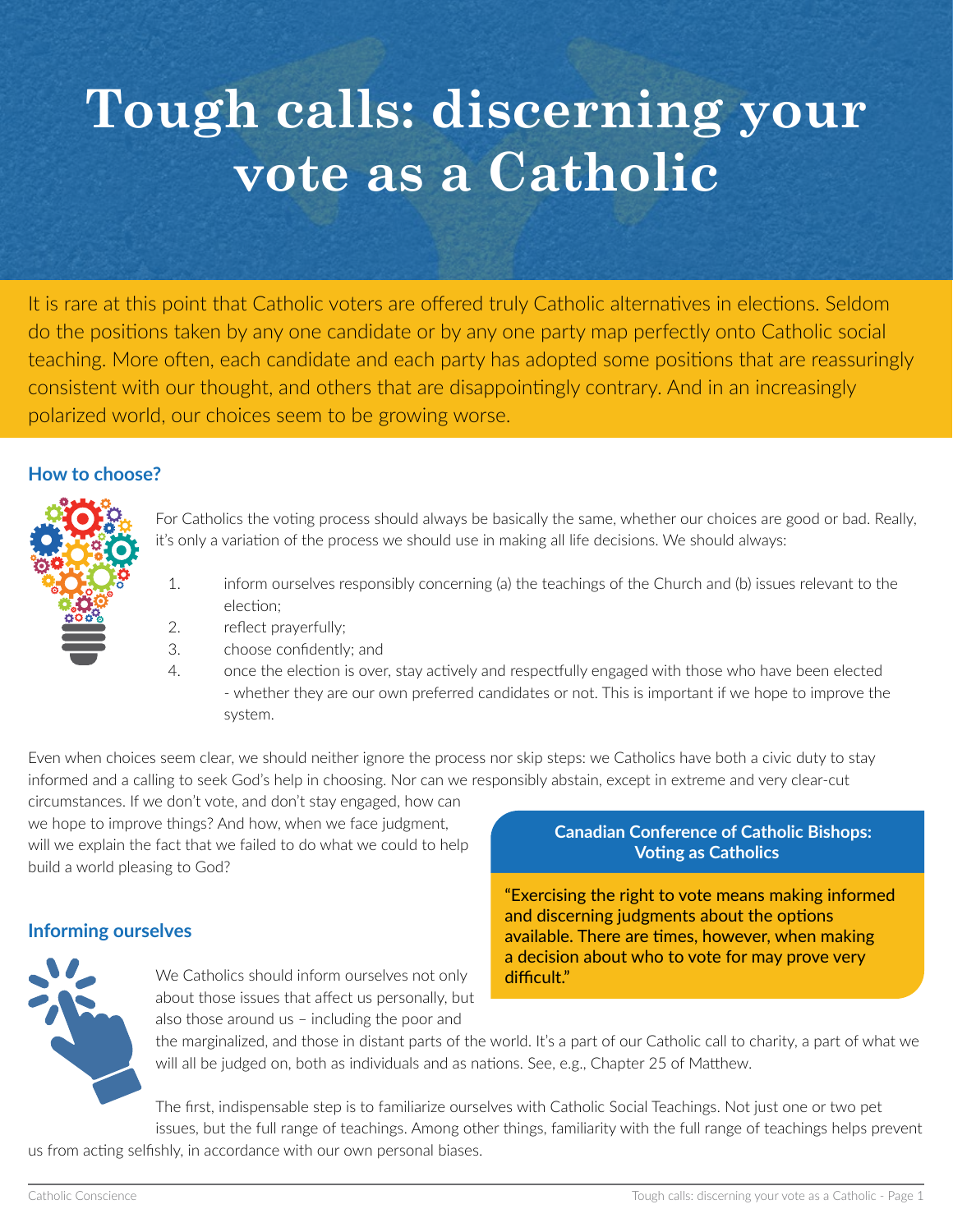In making civic decisions, the Church teaches that we should consider each of four permanent principles of Catholic social teaching: the sanctity of life and human dignity; the common good, including the health of our planet and our environment; solidarity, or the principle that what happens to others affects us as well; and subsidiarity – the principle that individuals should be left to make decisions for themselves, whenever it's responsible for them to do so. A number of guides are available. The most authoritative include The Compendium of the Social Doctrine of the Church and various Papal encyclicals and exhortations, such as The Joy of the Gospel, Rerum Novarum, and Laudato si', all of which are available at www.vatican.va. Further information is available from many Dioceses, including the Diocese of Saskatoon at [https://rcdos.ca/wp-content/uploads/2018/11/why\\_justice\\_peace.pdf,](https://rcdos.ca/wp-content/uploads/2018/11/why_justice_peace.pd) and on the Catholic Conscience website at [https://catholicconscience.org/CatholicCivics](https://catholicconscience.org/catholiccivics/) .

The other half is to inform ourselves responsibly concerning issues that are prominent (or which should be prominent) in the election. Among other things, this means that we must learn about the positions taken by each candidate, and by each party offering candidates in the election, as well as parties' leaders and governing structures. The parties' platforms and other published documents are typically found on their websites; and comparisons of stated positions of the registered parties to the Church's teachings are available on the Catholic Conscience website at [https://catholicconscience.org/canada/ontario](https://catholicconscience.org/canada/ontario/) .

Getting to know the candidates seeking to represent our own ridings is an effective way of not only coming to understand their positions on the issues, but also of letting them know that we care and are engaged. Among other things, in the very common event that the parties' platforms and public statements omit issues that should be important to us as Catholics, meeting with candidates personally presents an excellent opportunity to ask them where they and their parties stand.

It is also vital to keep up with the news at all times – before, during, and after elections. In this age of pervasive electronic media, keeping up with headline news is not difficult, but doing so responsibly requires a bit of effort. Relying on our friends' social media posts is not responsible.

The best practical approach is to identify two or three primary news sources, preferably of alternative political leanings, and to follow them daily. Doing so does not require a great amount of time, if a daily habit is developed – 15-20 minutes over your morning coffee can suffice, once one is generally current. It's also desirable to identify 2-3 monthly magazines or journals – again, of diverse points of view – to keep up with. Remember that forming your conscience is of infinite importance – particularly doing so based on facts and principles of the common good, rather than relying on personal inclinations – which can lead to errors born of pride and selfishness.

Another important way of informing ourselves is to converse regularly with those around us - especially with those of differing views.

Our friends, neighbors, co-workers, and others have as many ideas as we have – exploring them as alternatives and new ideas – always respectfully, always in an attractive spirit of joy flowing from love of the Gospel and confidence in the love and power of Christ, is a great practice. Our goal is to seek truth.

# **Reflecting prayerfully**

Prayer is a highly personal practice and can be approached in a wide variety of

## **Pope Francis, the Joy of the Gospel**

"People in every nation enhance the social dimension of their lives by acting as committed and responsible citizens, not as a mob swayed by the powers that be. Let us not forget that responsible citizenship is a virtue, and participation in political life is a moral obligation."

ways. We should all be conversing daily – preferably, moment by moment - with God, our guardian angels, and our patron saints. And we should not be shy about sharing our difficulties and our misgivings with them. Over time, this will lead to an awareness of oneself, and the feelings associated with various spiritual movements that can be associated with prayers for guidance. The writings of St Ignatius Loyola (available at www.Ignatius. com) and St Alphonsus Liguori (www.Liguori.org) on the discernment of spirits can be helpful in making difficult decisions, including voting choices.

A recommended process is to focus the mind on God and the issues faced in the election, and the problems we are having in deciding our vote. This should be done continually during the information-gathering process. Invoke the Holy Spirit, lay the issues before God, and ask for guidance. Then, in that moment and throughout the day, watch and listen for answers: answers come in many forms, often in unexpected ways.